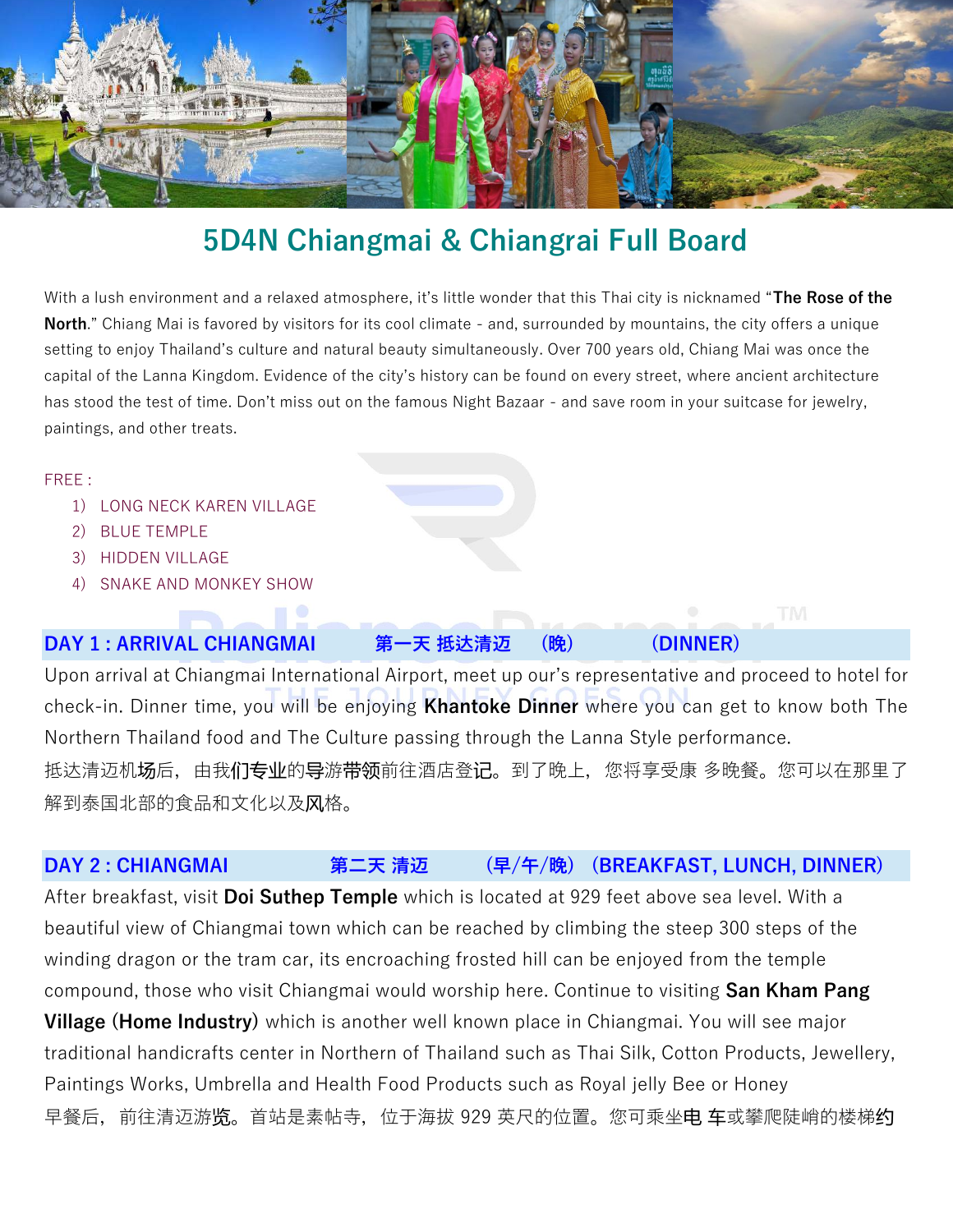300 级到达欣赏美丽的景色,从寺庙大院里,您可以看到 整个清迈的风景。紧接着前往三甘烹村(家庭工 业),是泰国清迈另一个著名的景点. 主要是泰国北部制造**传统**手工**艺**中心,你可以看到很多泰国**丝绸**,棉**产** 品,珠 宝,绘画作品,雨伞,营养品,蜂蜜等.

#### **DAY3 : CHIANGMAI / CHIANGRAI / CHIANGMAI 第三天 清迈 / 清莱 / 清迈 (早/午/晚) (B/ L / D)**

After breakfast in the hotel, visit to **Hot Spring** where you can exprience a natural henomenon and afterwards visit to **Golden Triangle** (excluded Optional Boat Trip to Laos) where the three countries Thailand, Burma and Loas meet and divided by Mekong River. Proceed to visit **Maesai** (excluded Optional Trip to Myanmar Border) for shop around for some Myanmar goodies. Next, visit to the new tourist attraction - **Wat Rong Khun ( The White Temple)** , also knowned as Taj Mahal of Thailand, for its beautiful painting & built-up. Continue visit **Blue Temple** . Lunch and dinner will be served at local restaurant

前往清莱,途中经温泉地带,您可在此泡脚。之后,参观泰 国北端湄公河和博河的交会点的黄金三角州 (自费船游), 此乃泰国、缅甸、寮国三国交界的门户。接着美塞市(自费 缅甸边境之旅),泰国最北的 泰缅甸交界小城市,接近泰, 还接近橋头的大街兩旁,摆滿各式各样来自缅甸的纪念品。 之后参观世界 唯一有泰国泰姬陵美誉的玻璃白庙和蓝庙.午 餐与晚餐将于当地餐馆享用。

#### **Day 4 : CHIANGMAI 第四天 清迈 (早/午/晚) (BREAKFAST/LUNCH/DINNER)**

After breakfast in the hotel, visit **Elephant Camp**. In the camp, there will be an elephant show. There are also elephants for you to ride (optional only). After lunch, continue visit **Orchid & Butterfly Farm** . On display are a profusion of blooms of all varieties, shapes, colors and prices, from a few baht for the common strains to a few hundred thousand for the rare and exotic species. Then Visit **Monkey Show, Human & Snake Fighting Show** , Lunch and dinner will be served at local restaurant.

早餐后,前往大象營, 这里专门传授大象对森林的适应能力。游客可以亲眼目睹到年龄稍微大的大象群表演 雜技,那些可**爱** 的大象表演都会令人惊异和逗笑. 您可以自**费骑**象 . 午餐 后,**继续**参**观兰**花&蝴蝶园,园中 可以欣賞各式各樣的四季 兰花品族的四季兰花品种而且亲眼看罕见的种 类。观看猴子表演, 人蛇之斗表演. 午餐与晚餐将于当地餐 馆享用

#### **Day 5 : CHIANGMAI / KUALA LUMPUR 第五天 启程回国 (早) (BREAKFAST)**

After breakfast, free at own leisure till transfer to airport for departure with a sweet memories. 早餐后, 自由活动至送往机场启程回国, 结束五天愉快旅程。